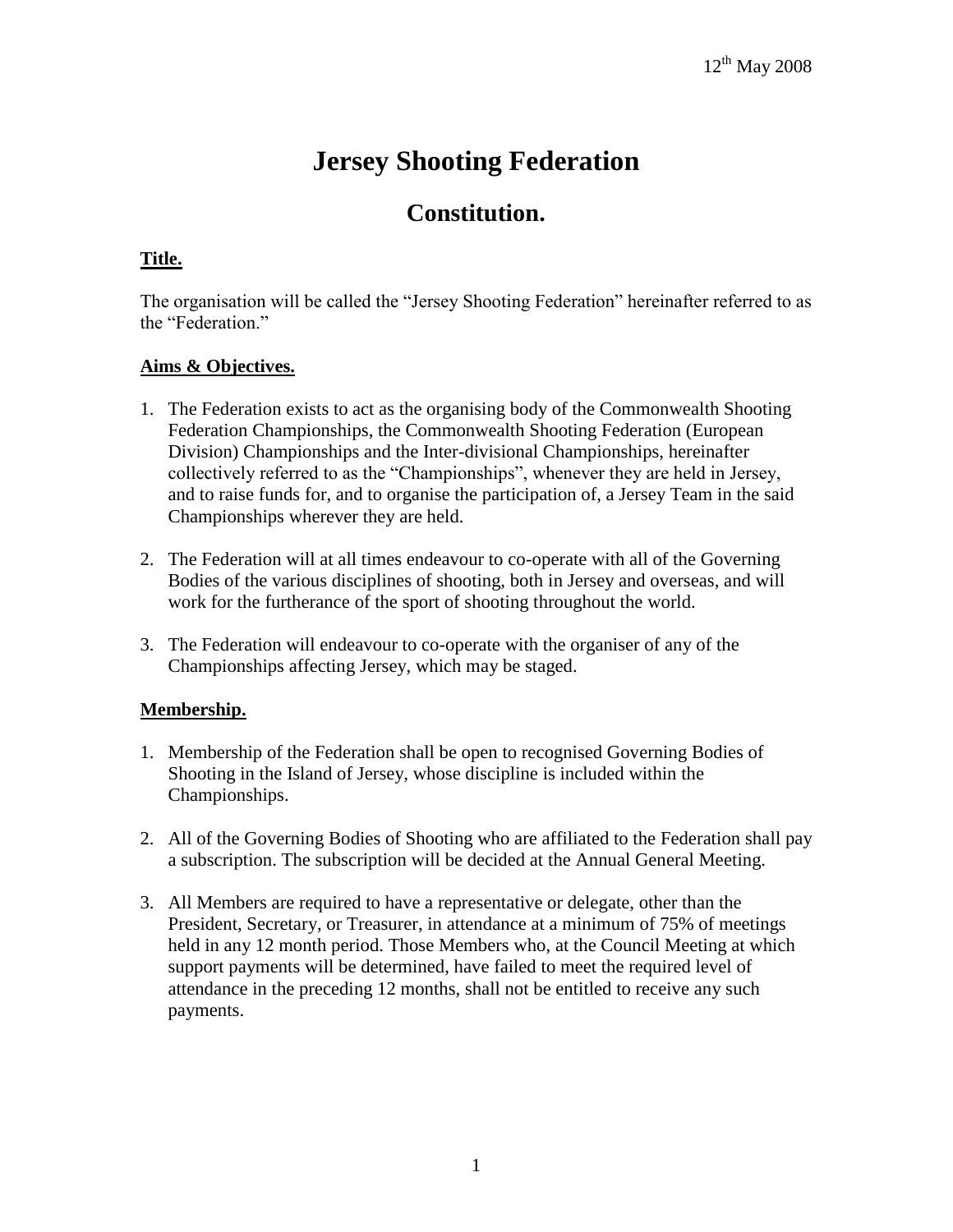# **Affiliation.**

The Federation will affiliate to the Commonwealth Shooting Federation and to the Commonwealth Shooting Federation (European Division).

#### **Executive.**

The day-to-day running of the Federation shall be managed by the Executive consisting of a President, Honorary Secretary and Honorary Treasurer, who will all be subject to annual election, together with a representative, elected by each Member, who will be known as a Vice-President of the Federation.

#### **Council.**

- 1. The Council shall consist of the Executive and three (3) Delegates appointed by each of the Members of the Federation.
- 2. The Council will have the power to co-opt when deemed necessary. Any such cooption shall be for a specific purpose and will have voting powers only on that specific purpose.
- 3. The Council has the power to act on all matters not included in the Federation's Constitution.

#### **Duties.**

- 1. The President, or a Vice-President in the absence of the President, will conduct all meetings according to this Constitution, and will be impartial at all times.
- 2. The Honorary Secretary will keep minutes of all deliberations and will prepare an Annual Report for the Federation. The Honorary Secretary will undertake the correspondence of the Federation and will see that the Council is kept informed at all times.
- 3. The Honorary Treasurer will keep proper books of account on behalf of the Federation and will present annual accounts and a report, together with any interim report, of the Federation's finances, as the Council may require.
- 4. The Council will elect, when necessary, a General Team Manager for each Championship, who will manage the team members in accordance with the wishes of the respective Members, but who shall have discretion, in the event of unforeseen circumstances, to make such decisions, in consultation with the available discipline specific team manager or shooters, as the General Team Manager sees fit, in the best interests of the discipline concerned.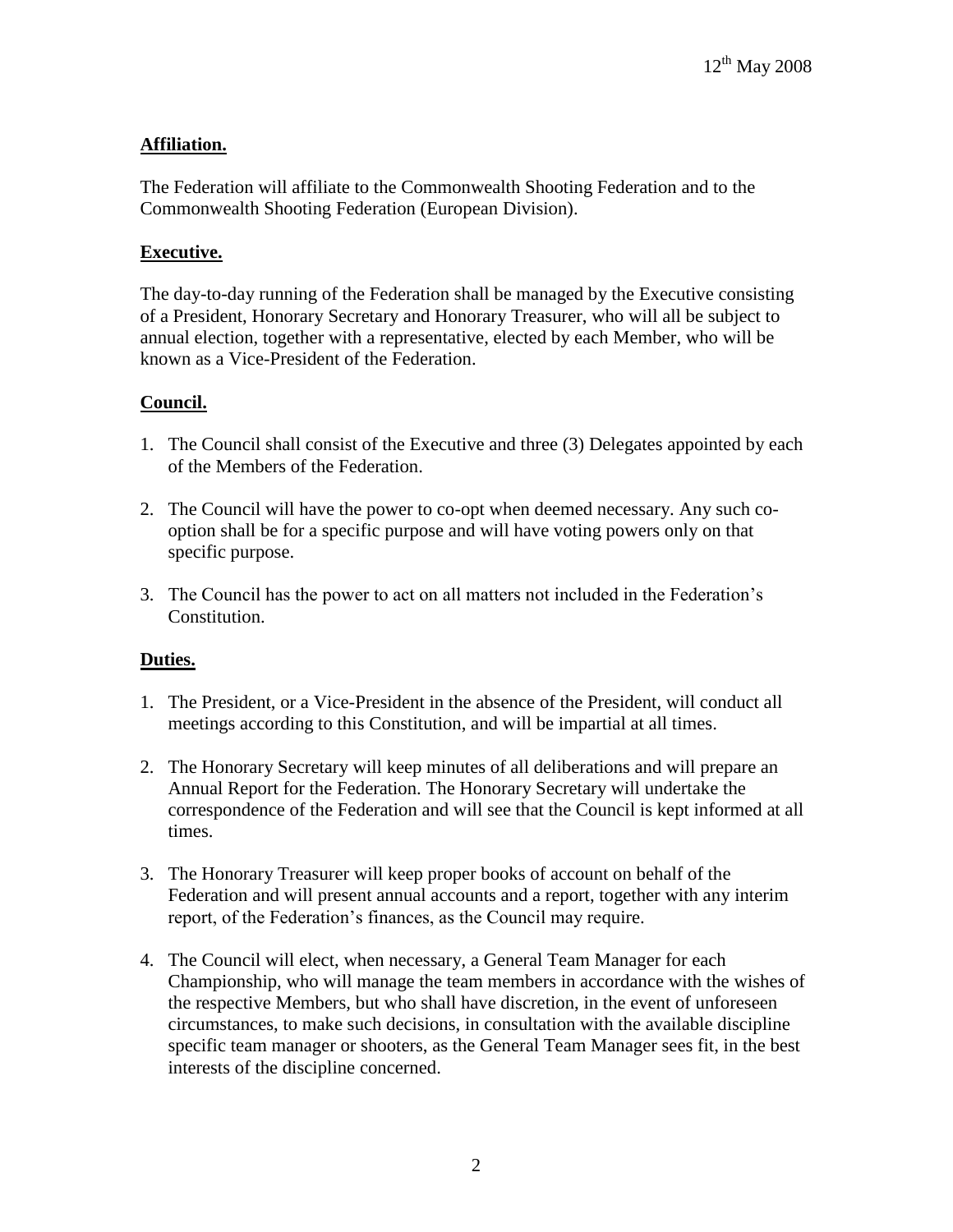5. The Council shall decide what financial support, if any, will be given to team members that compete in any Championship.

#### **Finance.**

- 1. The Federation will open accounts at recognised banks. The Honorary Treasurer may sign cheques up to the value of £500.00. Cheques over this value will require the signatures of any two of the Executive Officers as named.
- 2. Auditors will be appointed at each Annual General Meeting, who shall be two in number, or a Professional Firm of Accountants.
- 3. The Financial year will end on the last day of February each year.

#### **Meetings.**

- 1. The Annual General Meeting of the Federation will take place on or before the 31st of May each year. Each Member may appoint up to three (3) voting Delegates to attend the Annual General Meeting. The Honorary Secretary will give eight (8) weeks notice of the date and venue of the Annual General Meeting.
- 2. Any Member wishing to discuss any business at the Annual General Meeting must notify the Honorary Secretary of the business to be discussed at least six (6) weeks prior to the date of the Annual General Meeting.
- 3. Any amendments to the Constitution must be submitted in writing to the Honorary Secretary at least six (6) weeks prior to the date of the Annual or Special General Meeting at which they are to be debated and the Amendments will be circulated to the Council and to the Members at least four (4) weeks before the meeting.
- 4. A Special General Meeting shall be called on receipt of a request from any Member, or at the request of any three (3) members of the Executive. Each Member may appoint up to three (3) voting Delegates to attend each Special General Meeting.
- 5. Notice of a Special General Meeting called for any purpose other than for the amendment of the Constitution, must be circulated within seven (7) days of receipt of a request and the Special General Meeting must be held no sooner than seven (7) days nor later than twenty eight (28) days from the date of the Notice.
- 6. A Special General Meeting will discuss only that subject for which it has been called.
- 7. The Council shall have the right to fix the dates of Council meetings and Annual General Meetings and Special General Meetings. The President or the Honorary Secretary, after consultation with each other, or at the request of any three (3) members of Council can also call a Council meeting. Seven (7) clear days notice of the date and venue of all Council meetings must be given.